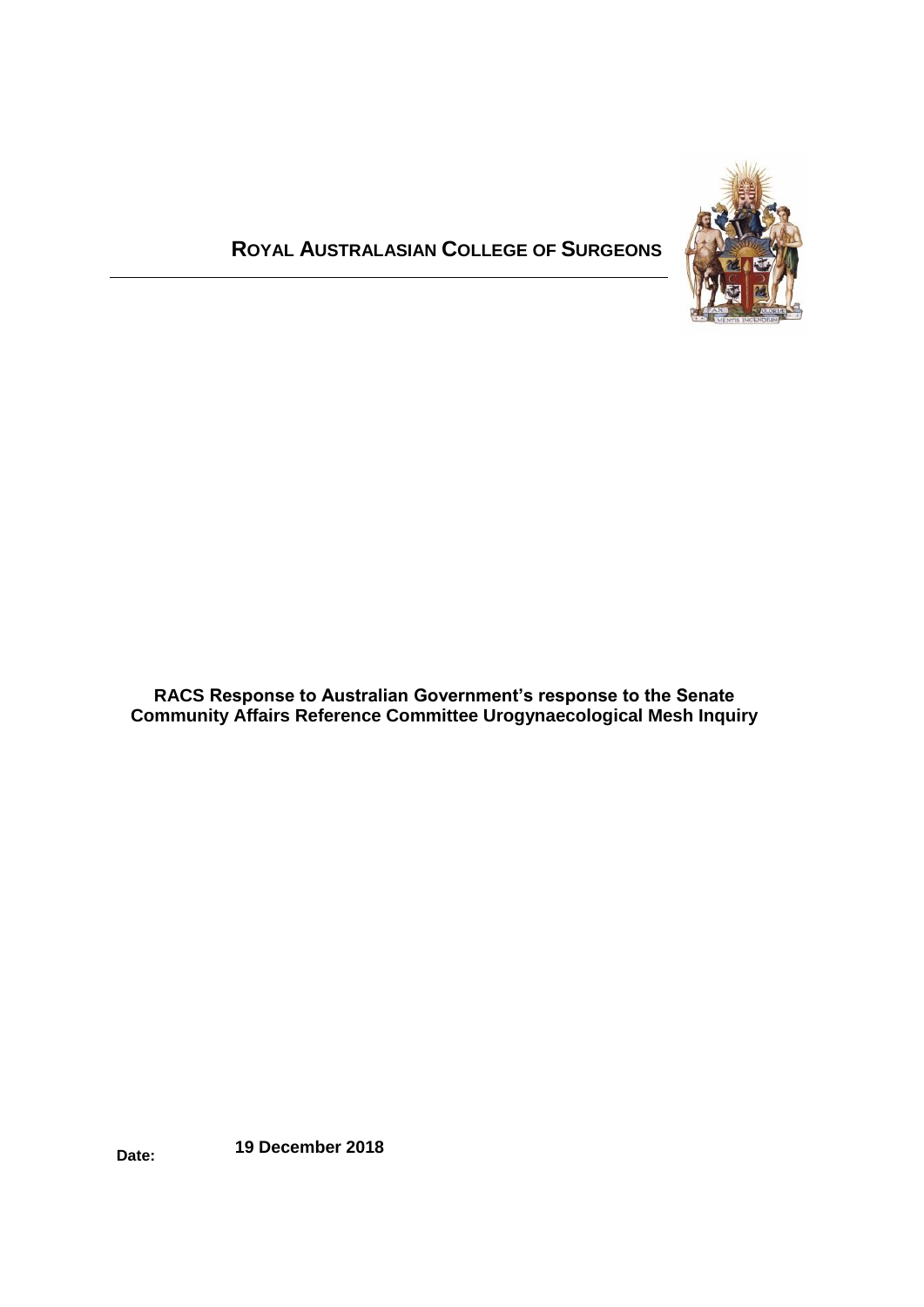Established in 1927, the Royal Australasian College of Surgeons (RACS) is the leading advocate for surgical standards, professionalism and surgical education in Australia and New Zealand. The College is a not-for-profit organisation representing more than 7,000 surgeons and 1,300 surgical trainees and international medical graduates.

RACS and its affiliated Specialty Surgical societies are the peak bodies for training surgeons and setting high standards of surgical care. Their focus is on maintaining standards with an expectation that all Fellows will actively participate in continuing medical education throughout their lifetime of surgical practice.

This response to the Senate Inquiry and recommendations from the Commonwealth Health Minister and Chief Medical Officer represents a consensus from the Royal Australasian College of Surgeons with and on behalf of the specialty groups with whom many Fellows of RACS identify, including the Urological Society of Australia and New Zealand (USANZ), the Colorectal Surgical Society of Australia and New Zealand (CSSANZ), and General Surgeons Australia (GSA) ("the Specialty Surgical Societies"). The majority of surgeons implanting Urogynaecological mesh are not members of RACS and consideration should be given to undertaking research into principles for reducing risk of implantation of foreign materials as it relates to Urogynaecological mesh.

In response to the Australian Government's recommendations, we support the following:

- 1. Priority be given to the establishment of a national Clinical Quality Registry (CQR) for mesh implants on a cost recovery basis
- 2. A CQR be established and funded for mesh removal procedures which are recognised to be high risk surgical procedures
- 3. An audit of mesh that has already been implanted be undertaken to allow for service planning over the next 2-5 years
- 4. Review the online reporting process for adverse events to the Therapeutic Goods Administration (TGA), with an emphasis on reducing the time and administrative burden in reporting this data
- 5. Medical education should include reporting of adverse events that arise from pharmaceuticals and prosthetic devices.
- 6. RACS surgeons to trial the TGA's new online learning module for reporting adverse events
- 7. An online, real-time and streamlined tool to record prostheses at the time of implantation should be established, with hospitals responsible for the notification to the TGA
- 8. Further research be undertaken into principles for reducing risk of implantation of foreign materials as it relates to Urogynaecological mesh
- 9. The Presidents USANZ and CSSANZ (in association with RACS) to promote to their members the use of the Care Pathways for Pelvic Organ Prolapse and Stress Urinary Incontinence created by Australian Commission on Safety and Quality in Healthcare (ACSQHC).
- 10.Promulgation of the Credentialing guidelines formed by the ACSQHC and future review of these as experience is gained with the guidelines.
- 11.Improved access for patients to records of their previous mesh surgery via the implanting surgeon or hospital.
- 12.Implementation of patient information cards as standard for those who receive a Urogynaecological mesh implant

Development of multi-disciplinary teams including surgical expertise, pain specialists, physiotherapists, psychologists and experienced radiologists at sites specialising in mesh removal surgery

Resources provided to these teams to provide the labour-intensive care that is required.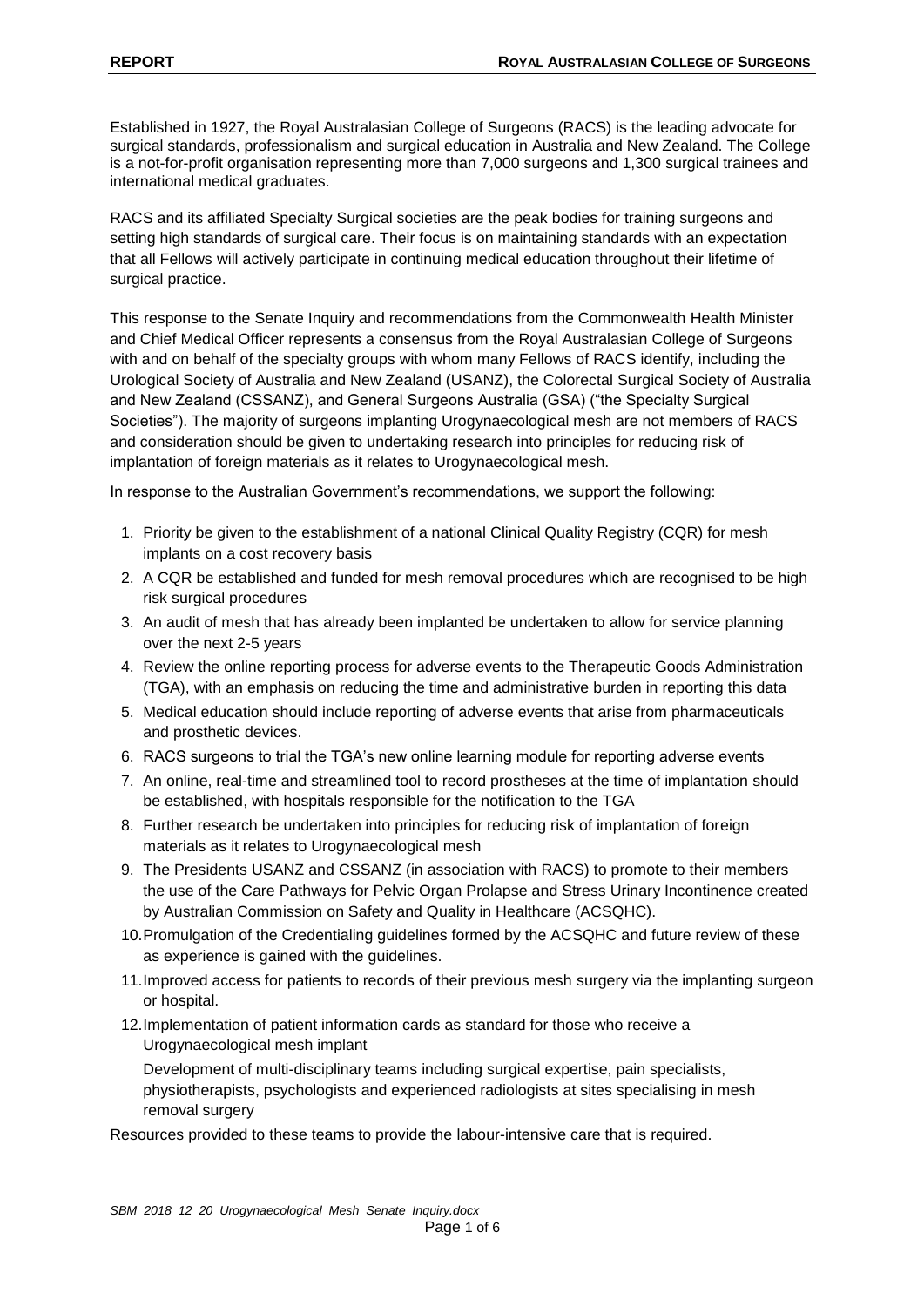#### **INTRODUCTION**

RACS and the Specialty Surgical Societies are broadly supportive of the recommendations from the Senate Inquiry into the number of women in Australia who have had transvaginal mesh implants and related matters. We recognise and commend the bravery of the women who drew the Federal Government's attention to the complications associated with pelvic mesh used for pelvic organ prolapse and stress urinary incontinence.

The Senate Inquiry has raised the national awareness of these problems which are serious in some women. Several senior RACS Fellows and members of the Specialty Surgical Societies have contributed to the deliberations of the Australian Commission on Safety and Quality in Health Care *(*ACSQHC*)* Transvaginal Mesh Reference Group and support the materials developed by that group in conjunction with its consumer representatives.

We acknowledge that the mesh related problems affecting Australian women are not unique to Australian women but are part of a global health problem. We are also aware that many women have been travelling to other countries for services to address complications resulting from mesh surgery that are available in Australia.

## **ESTABLISHMENT OF A CLINICAL QUALITY REGISTRY (CQR)**

The Senate Inquiry has highlighted the importance of prioritising the establishment of a Clinical Quality Registry (CQR) for mesh implants and the need for a CQR for mesh removal procedures going forward. Though hindsight will not change the past for women who have already suffered, it is appropriate to reflect that a CQR may have enabled systematic early detection by the profession of any emerging problem. A CQR provides the best quality post marketing surveillance for this group of therapeutic goods.

Audit is an important function of any surgeon's practice. Participation in an annual peer reviewed audit of practice is a compulsory requirement within the RACS Continuing Professional Development program and we note that audit is included under Recommendation 10. The power of an audit to lead to change depends on the type, accuracy and completeness of data collected. Audit data compiled in a national CQR can increase the quality of individual efforts, with data from the entire group benchmarking surgeon and implant performance. The CQR experience with joint replacement (i.e. Australian Orthopaedic Association National Joint Replacement Registry) and breast implants (i.e. Australian Breast Device Registry) has been extremely helpful in this respect enabling detection of outliers (surgeons and devices) and supporting institutions to take appropriate steps to remedy any problems identified.

For a registry to offer data that improves practice, it needs to have several characteristics which are detailed in the attached letter of Professor John McNeil, leader of the Clinical Registries group at Monash University's Department of Epidemiology and Preventive Medicine to the Chair of Safer Care Victoria (Appendix A). Substantial progress has already been made towards implementing such a register, with several RACS members participating with Urogynaecology colleagues to establish the Pelvic Mesh Registry. In establishing a registry, we acknowledge and support the need for this to be done on a 'cost recovery basis' as outlined in Recommendation 3, with data routinely collected which provides ongoing 'risk adjusted, benchmarking to clinicians on their clinical performance'. A cost recovery model will ensure the registry is funded by a 'fee for service' model to a level which ensure it can be successfully administered.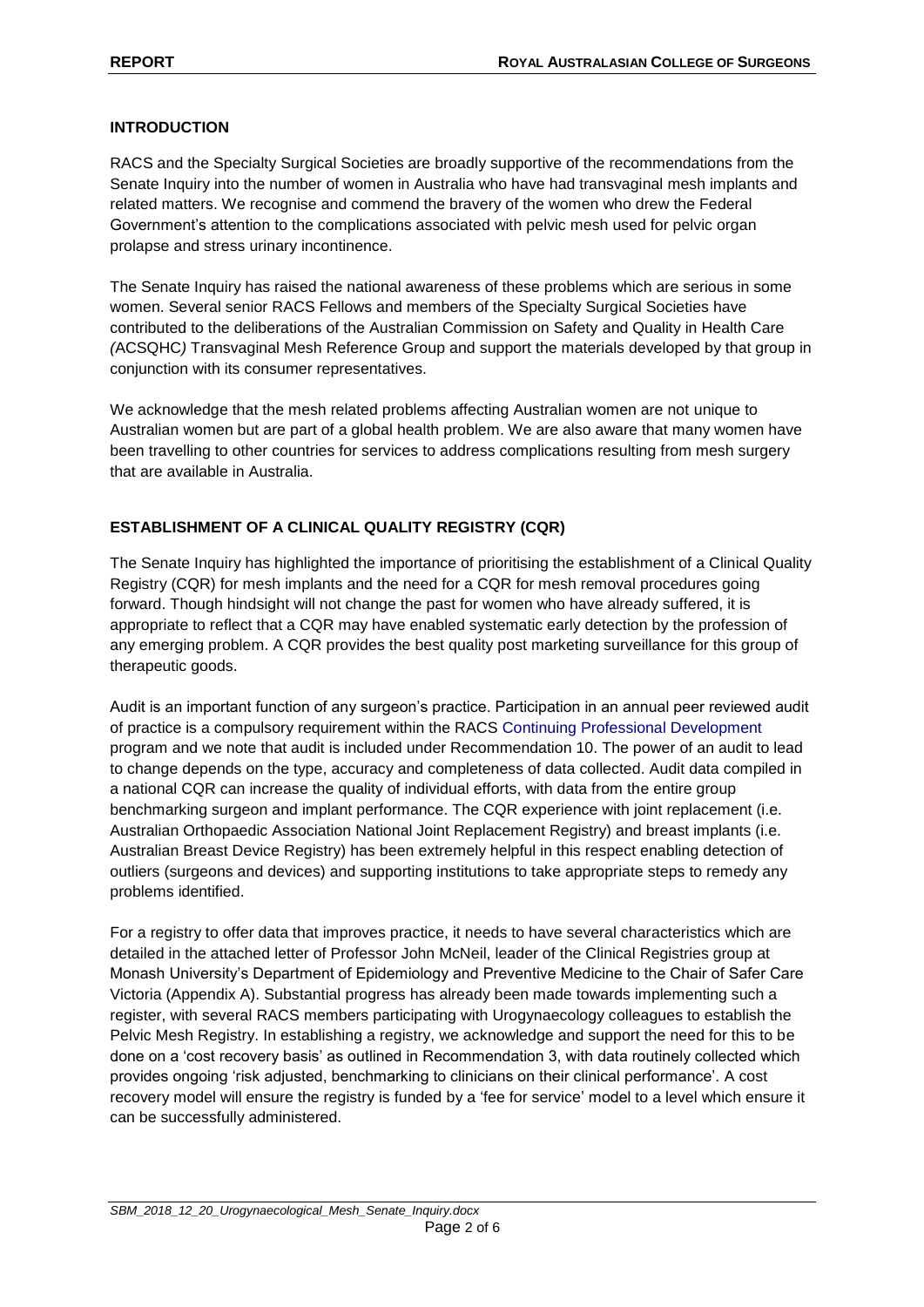In conjunction with establishing a CQR, while there are well-established principles for reducing the risk of implantation of foreign materials, the extent to which these principles have been studied in surgery associated with Urogynaecological mesh is unclear. The majority of surgeons implanting Urogynaecological mesh are not members of RACS and consideration should be given to undertaking research into the principles for reducing risk of implantation of foreign materials as it relates to Urogynaecological mesh.

## **THERAPEUTIC GOODS ADMINISTRATION (TGA) AND ADVERSE EVENT REPORTING**

While the TGA have had a process for reporting adverse events, the number of adverse events reported has been relatively low. This is likely linked to the inherent difficulty involved in using the online reporting process. The process has been time consuming and very often the clinician managing the complication is different from the clinician who has the details of what surgery was performed, when and which products were involved. Many of the women who have had mesh implants are not aware that they have had mesh implanted as part of their prolapse surgery. Consistency of the information being collected has also been limited as the requirements for recording of intra-operative events have not been standardised.

The liaison between TGA and the medical profession to improve processes has been greatly appreciated and we support continued efforts by the TGA to improve the quality and standardisation of reporting. This will require on-going communication between the TGA and hospitals regarding appropriate recording about surgical products that have been used. We are supportive of systems that are sustainable and tested by the professions so as to 'reduce the administrative burden' on healthcare professionals. In this regard we would be willing to trial the on-line learning module for reporting adverse events developed by the TGA to ensure it is user friendly and to optimise the quality of reporting going forward.

Compulsory online recording of prostheses implanted by hospital employees at the time of the surgery would support and enhance any reporting system going forward. The surgeon would be expected to participate in a CQR (ideally recorded at the time of surgery). Reporting of adverse events could become a mandatory part of medical education for both pharmaceuticals and devices. Simplification of any reporting is key to gaining support from professionals who are already time poor and under pressure from an ever-increasing administrative burden.

#### **CREDENTIALING OF SURGEONS – AUSTRALIAN COMMISSION ON SAFETY AND QUALITY IN HEALTH CARE (ACSQHC) GUIDANCE**

The ACSQHC has recently published and widely distributed guidance for hospitals on credentialing of senior practitioners who implant and remove transvaginal mesh. The development of credentialing guidance by an agency is a departure from existing processes where typically the profession – in conjunction with the Australian Medical Council (AMC) – outline the terms of its credentialing processes. We support promulgation of these guidelines. Because of the arbitrary nature of some of the details we would recommend that a review of this process with Specialty Surgical Societies take place at a future point to ensure the process is beneficial. CQR data, the new item numbers of Urogynaecological procedures and tighter reporting to the TGA by hospitals and clinicians should help to inform the ongoing credentialing process.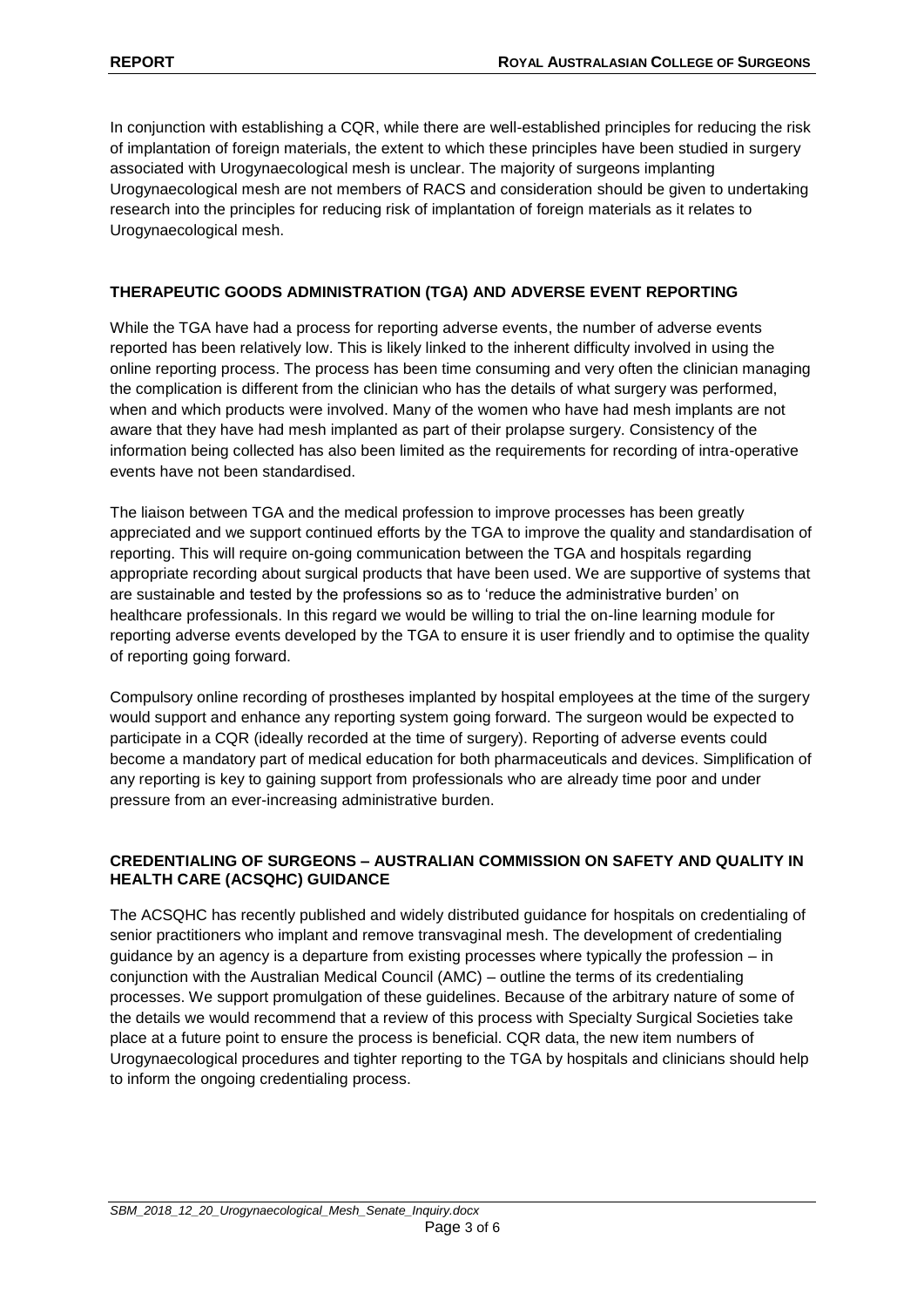#### *Surgical Training and Scope of Practice*

Each surgical specialty has a standard scope of practice and multiple advanced scopes of practice. Within Urology surgery there is an advanced scope of practice in female urology (similar scope to Urogynaecology but with the standard scope of Urology surgery). Urology as an example of surgical training requires 6 years in the Surgical Education and Training (SET) program to which entry is gained typically after 3-5 years of surgical training preparation.

At the end of the 6th year of SET, entry to a career in Female and Functional Urology is associated with 1-2 years of additional Fellowship training. Training in SET involves assessment of competencies rather than numbers of operations. At each 3 month assessment the RACS competences which include non-technical competencies such as [Collaboration and Teamwork,](https://www.surgeons.org/becoming-a-surgeon/surgical-education-training/competencies/#Collaboration) [Communication,](https://www.surgeons.org/becoming-a-surgeon/surgical-education-training/competencies/#Communication) Health [advocacy,](https://www.surgeons.org/becoming-a-surgeon/surgical-education-training/competencies/#Health advocacy) [Professionalism and Ethics.](https://www.surgeons.org/becoming-a-surgeon/surgical-education-training/competencies/#Professionalism) [Scholarship and Teaching](https://www.surgeons.org/becoming-a-surgeon/surgical-education-training/competencies/#Scholar and teacher) are assessed formally for each trainee and signed off by the training supervisor. Towards the end of the SET program formal exit examinations are held. Trainees are not fit to enter independent practice until they are signed off for SET 6 and have passed their exit examinations.

The ability to perform major open pelvic surgery is an essential skill which underpins SET training in both Colorectal Surgery and Urological Surgery. Both surgical specialties also train to an advanced standard in endoscopic and laparoscopic surgery. Diagnostic skills for evaluating bladder and bowel disorders include advanced training in the interpretation of imaging modalities (ultrasound, CT and MRI) and these skills permit identification of mesh complications. Mesh complications present with a wide range of symptoms and surgeons who do not have advanced training in Female Urology will still be identifying mesh eroded into the bladder, urethra, mesh extruded through the vaginal wall and potentially involving other organs rather than identifying it at an early stage on imaging.

#### *Pelvic Mesh Removal and Multidisciplinary Teams*

Pelvic mesh removal requires multi-disciplinary care, including clinicians who can assist with pelvic pain. Multi-disciplinary meetings are a routine and integral component of Urological and Colorectal care, particularly in the care of patients with cancer. We support the States and Territories in developing sites where pelvic mesh removal surgery can be supported by multi-disciplinary care involving the relevant surgical expertise – high quality imaging, Urology, Urogynaecology, Colorectal surgery, pain specialists, physiotherapists and psychology.

Patients who have already had mesh removal may have ongoing functional disturbance that may not require surgery. Each State and Territory is likely to have one or more specialist multi-disciplinary units for mesh removal, though it may be preferable for women to travel than seek treatment via a limited regional service. The potential for harm with pelvic mesh removal is significant because normal structures such as the bowel, bladder, urethra and ureters can easily be harmed in the process of removing mesh. CQR for mesh and mesh removal will be important going forward and would provide an example of how the Commonwealth could lead cross-jurisdictional response and interact with the professions to achieve the best outcome for patients. The jurisdictions will also have greater capacity to track morbidity due to the new MBS item numbers. Importantly, the clinical work to support women with complex pain and ongoing severe health problems, requires resources and is labour intensive. Provisions for these resources must be found.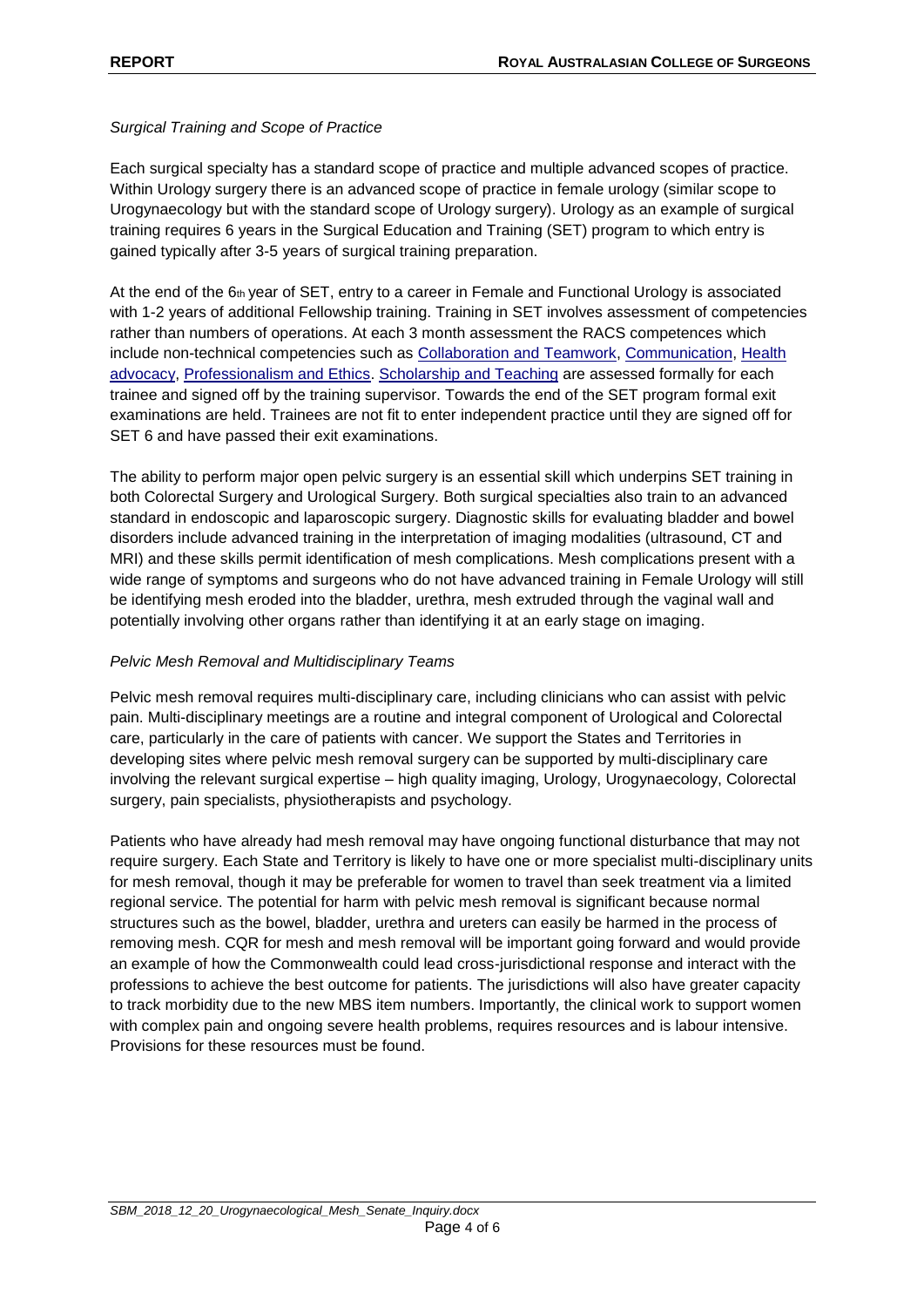#### **ACSQHSC RESOURCES FOR MEDICAL PRACTITIONERS**

The materials that were developed by the ACSQHC and by a multi-disciplinary group which included RACS members, other professionals and importantly, consumer representatives are of a high quality and supported by RACS and the Surgical Specialty Societies. We also support the use of the Care Pathways for Pelvic Organ Prolapse and Stress Urinary Incontinence.

To draw member's attention to these resources, we support the recommendation of the Commonwealth Chief Medical Officer for the President of RACS, USANZ and CSSANZ in writing (letter and electronic) to members highlighting the resources of the ACSQHC and the expectation that these will be used when counselling patients.

#### **PATIENT INFORMATION RESOURCES**

The informed consent principles detailed by the Senate Inquiry are broadly supported. The requirement that clinicians 'confirm that the individual patient has understood the information discussed' (pg. 9) will be difficult to implement in practice as it implies that the patients' retention of information will be interrogated in some way. In doing so, this process may cause undue anxiety and will be difficult to achieve for the less health literate members of the public. In this regard, we would recommend using existing informed consent processes that are guided by established principles [\(RACS Informed Consent Position Paper\)](https://www.surgeons.org/media/312206/2014-08-29_pos_fes-pst-042_informed_consent.pdf).

While it has been standard practice for recipients of some prostheses to receive patient information cards, this has not been the standard for Urogynaecological mesh. We are very supportive of the move by the TGA to mandate information be given in plain language to patients receiving Urogynaecological (or any significant implant) going forward and acknowledge the timelines for this initiative. The information card will also assist primary care doctors – many who have not been provided with or do not have accurate surgical records of previous operations – with the validity of information they maintain on their patients. We also acknowledge that this could be complemented by the new 'My Health Record' available to Australian citizens, which may help to keep track of any operation they have undergone and any associated prostheses that may have been implanted.

## **MEDICARE BENEFITS SCHEDULE CHANGES IN CONTEXT**

The changes to the MBS which came into effect on the 1<sup>st</sup> of July 2018 are appropriate and timely. These changes will enable the Commonwealth to track the number of Urogynaecological mesh cases in the future. The lack of such administrative tracking has been a key barrier to quantifying mesh related surgery. Medicare data, new TGA reporting combined with jurisdictional data on hospital admission, will permit analysis of readmission rates, transfusion rates, ICU admission, and possibly sepsis rates. We would like to bring to the Commonwealth's attention that whilst the codes are regarded as Urogynaecological, in practice we would expect removal and to a lesser extent ongoing implantation, to involve RACS surgeons. The CQR data will complement such MBS and hospitalbased data to enable risk to be adequately monitored going forward.

## **PREVIOUS MESH CASES – AUDIT AND SUPPORT FOR WOMEN GOING FORWARD**

While RACS is supportive of this recommendation and the benefit it could have in service planning, it does present significant implementation challenges. Many patients who have had mesh placed as part